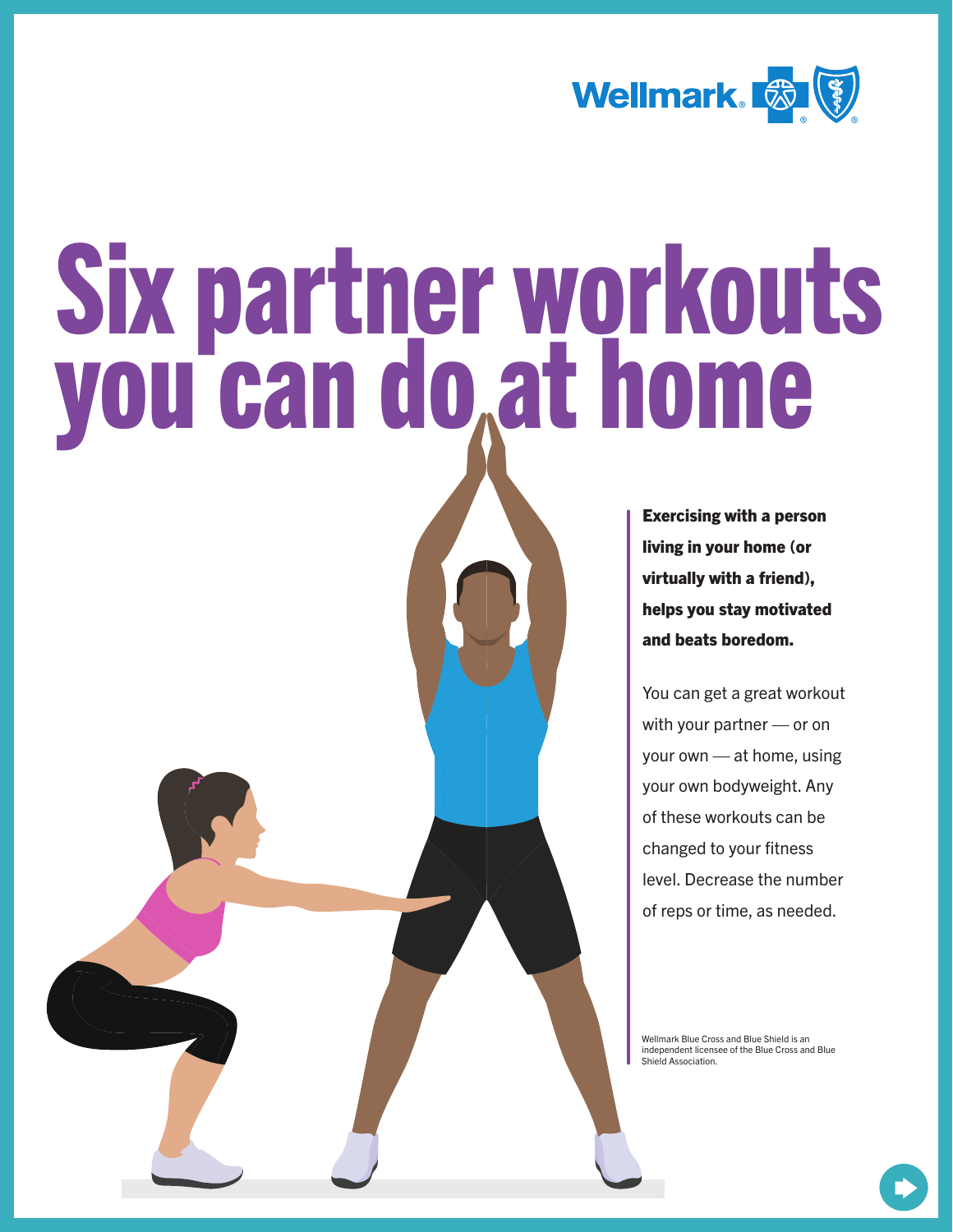## 1 Off to the races

Keep track of how many rounds you do in 20 minutes, with the goal of improving over time.



#### 2 Abs on fire

Keep track of how many rounds you do in 15 minutes, with the goal of improving over time.



Switch with your partner and repeat for 15 minutes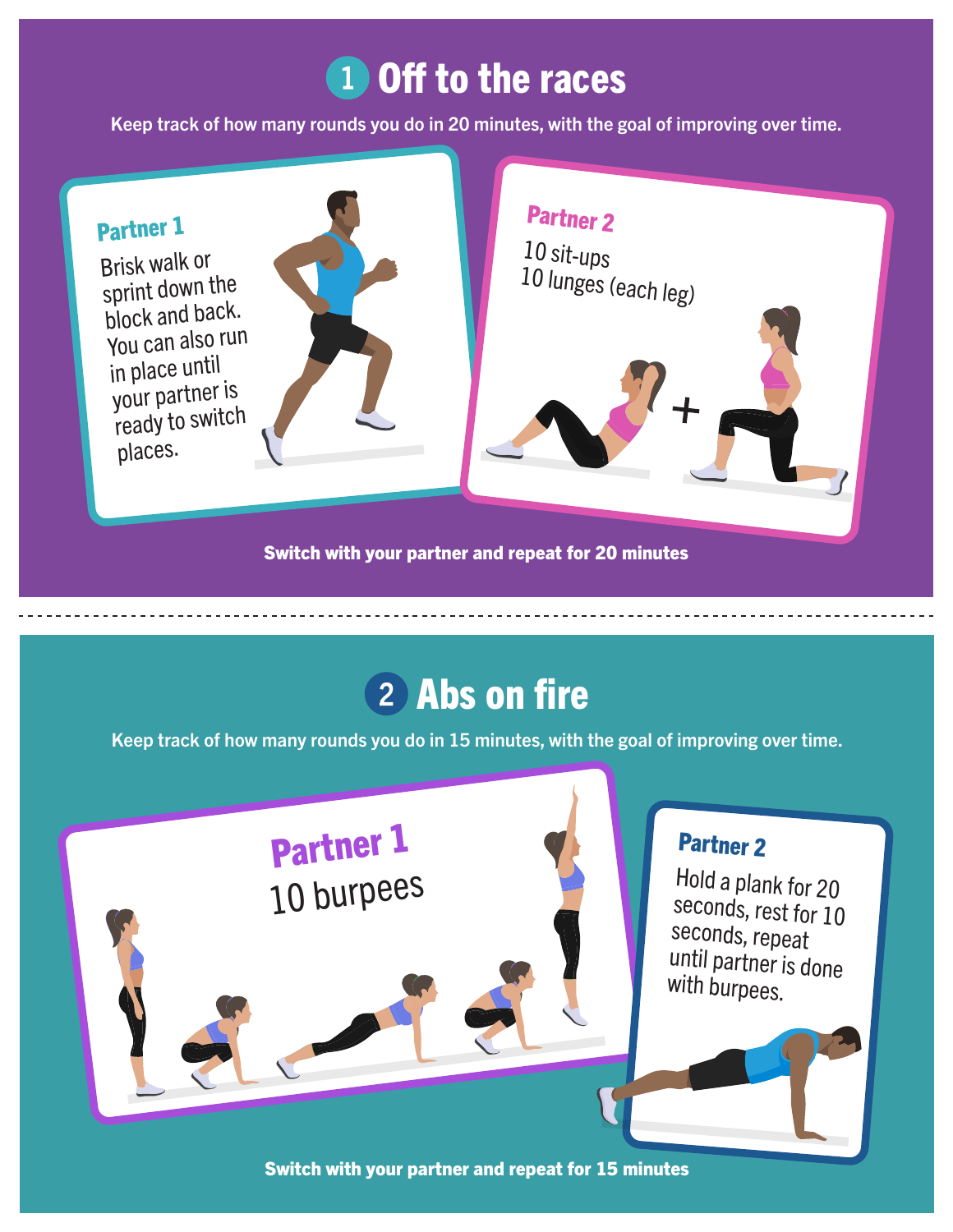## **3 Get up off that thing**

Do three rounds together with two-minute rests in between rounds.



#### Deck of cards workout

The suit tells you which exercise to do, and the number on the card tells you how many reps.